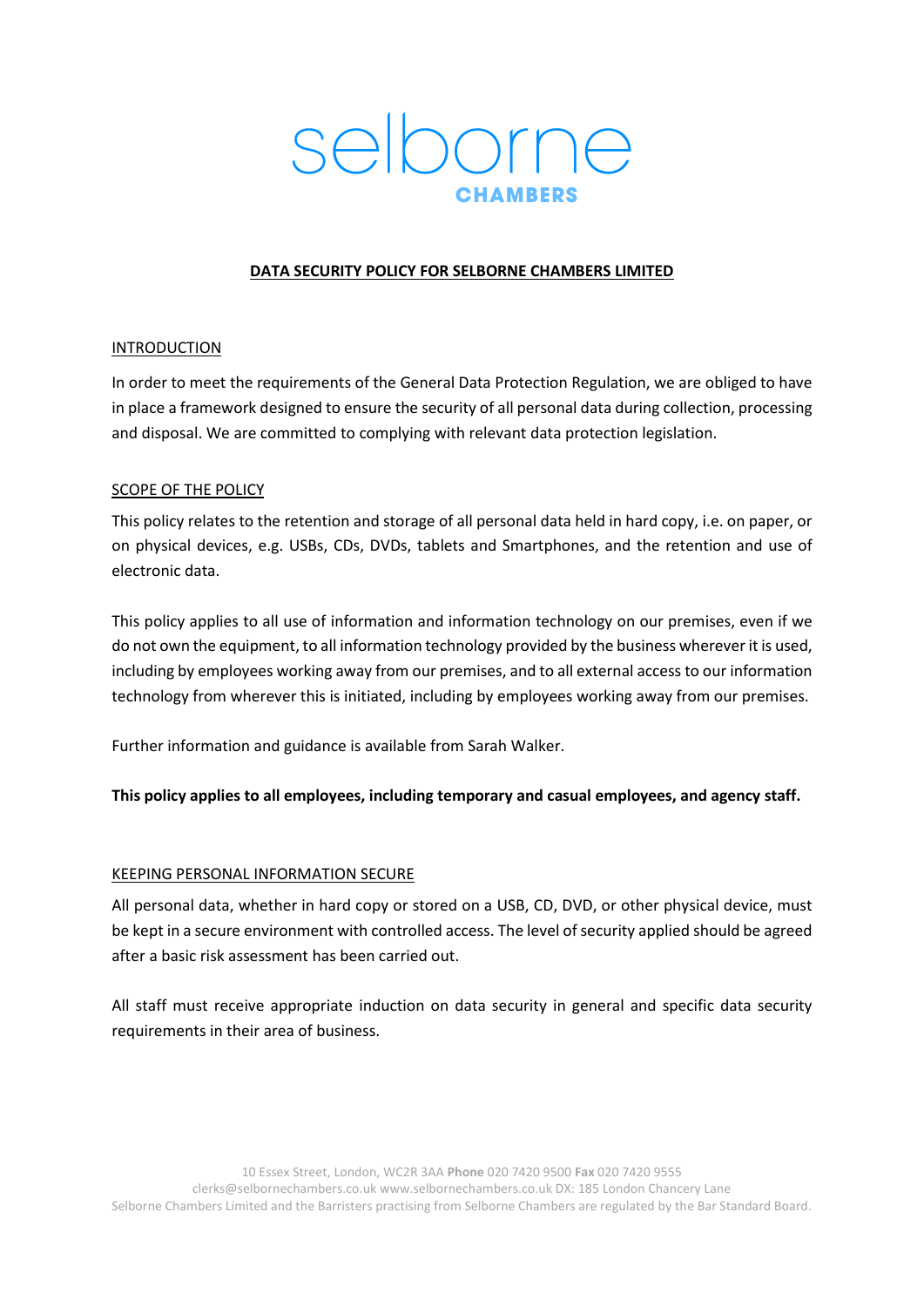## ACCESS TO PERSONAL DATA

Managers must designate the individual members of staff who, by nature of the post, have been identified as requiring legitimate access to personal data in the course of their duties. From time to time all staff will have access to personal data about other members of staff or customers and confidentiality must be observed by all staff at all times.

The occasions when personal information is photocopied should be kept to a minimum. Where this is necessary, the provider of the information is responsible for ensuring all copies are returned once the task in question has been completed and subsequently disposed of in accordance with our Retention and Disposal Policy.

Where employees are required to take manual personal data home with them, appropriate security precautions must be taken to guard against theft, loss or inappropriate access. This will include securing data in a locked briefcase, never leaving data unattended in a public place and ensuring that all reasonable precautions are taken to secure data at home and whilst in transit. When working from home staff are required to use secure remote access to electronic records containing personal data and should not copy such records to a home PC. See Appendix 1 for more detailed guidance. Staff should ensure that visitors for whom they are responsible are accompanied in areas normally restricted to staff or members.

## RISK ASSESSMENT

A data protection/security risk assessment will be carried out as appropriate by business area managers or by an individual designated by them.

The purpose of the assessment is to establish the potential risks for unauthorised access to personal data and to define appropriate actions to eliminate, or at least mitigate, the risk of unauthorised access.

Managers will be expected to consult the Data Protection Officer/Lead on steps planned to address any potential risks identified.

# THIRD PARTIES

Arrangements must be in place to ensure the security of all personal data which may be transferred to, or processed by, a third party.

In advance of any external transfer of personal data, staff are required to consider whether such a transfer is authorised under any relevant data sharing agreement, or is otherwise required by or permitted under the General Data Protection Regulation. The purpose, fairness and transparency of any transfer must always be considered and staff must ensure that they have consulted the Data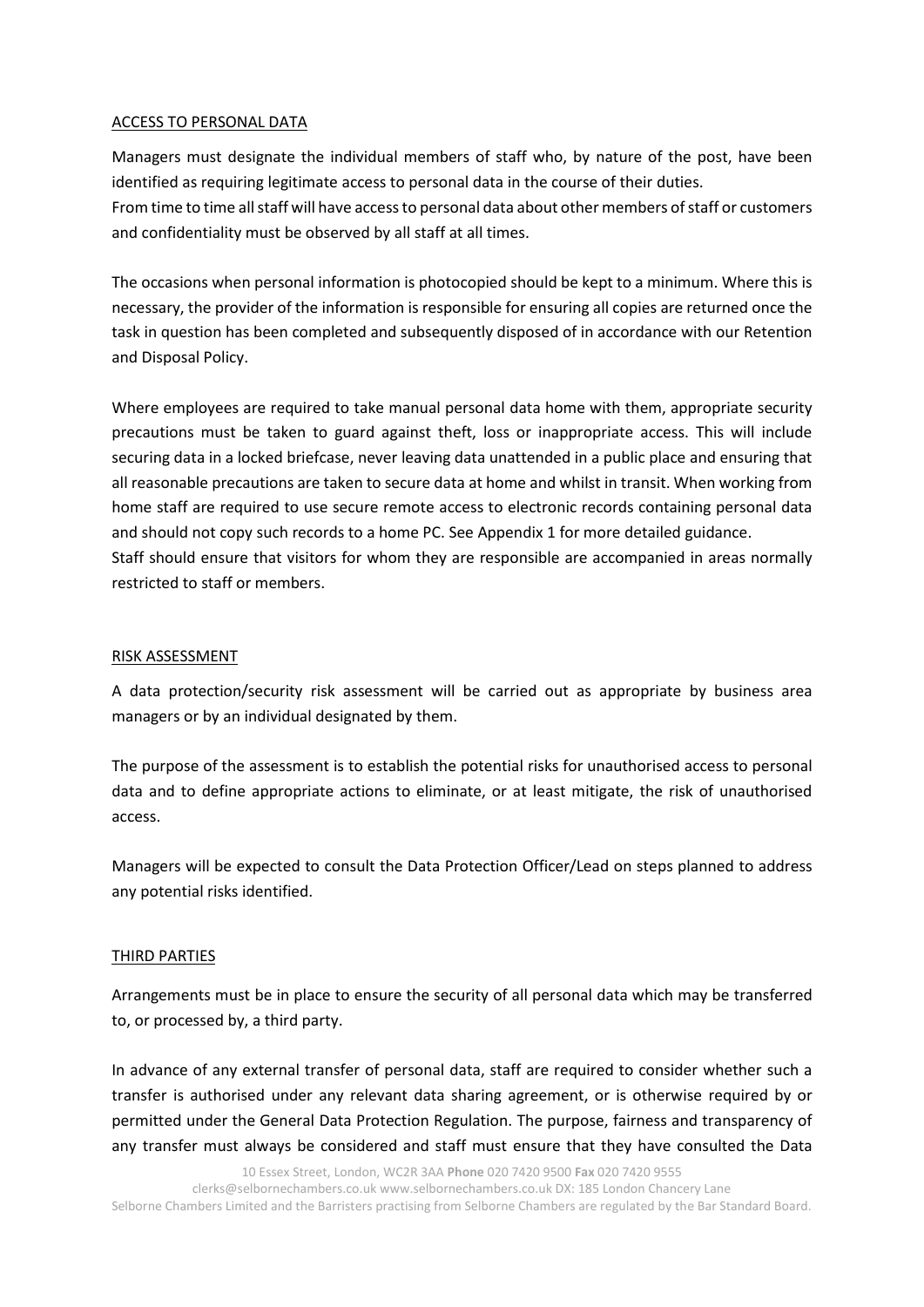Protection Officer/Lead prior to any such external data sharing. Where external data sharing has been considered necessary or is permitted, the appropriate security precautions should be taken to minimise the risks of loss of data and/or accidental third-party disclosure.

Physical devices containing personal data, e.g. USBs, CDs, DVDs, must always be encrypted before being removed from our premises.

## DISPOSAL OF PERSONAL DATA

Personal data will be retained only for the designated periods in our Retention and Disposal Policy.

The Data Protection Officer/Lead will provide further advice and guidance on request.

All personal data must be disposed of securely and safely in accordance with the Retention and Disposal Policy.

## ELECTRONIC DEVICES

The electronic storage of personal data requires certain minimum levels of security.

- a) All personal computers/devices used for work must be protected by up to date antivirus and anti-spyware software, subjected to regular virus scans, and protected by a firewall appropriate for the computer used.
- b) The operating software must be checked regularly to ensure that the latest security updates are downloaded.
- c) Access to all computers must be password protected.
- d) Particular care must be taken to avoid potential infection by malware, e.g. by downloading software other than from trusted sources.
- e) | Work-in-progress should be regularly backed up, and back-up media should be locked away securely.
- f) Computers used for working on personal data at home should be protected from unauthorised and unrestricted access by third parties, including family members. Where practicable, the ideal is a computer used only for work.
- g) Laptop computers must be encrypted.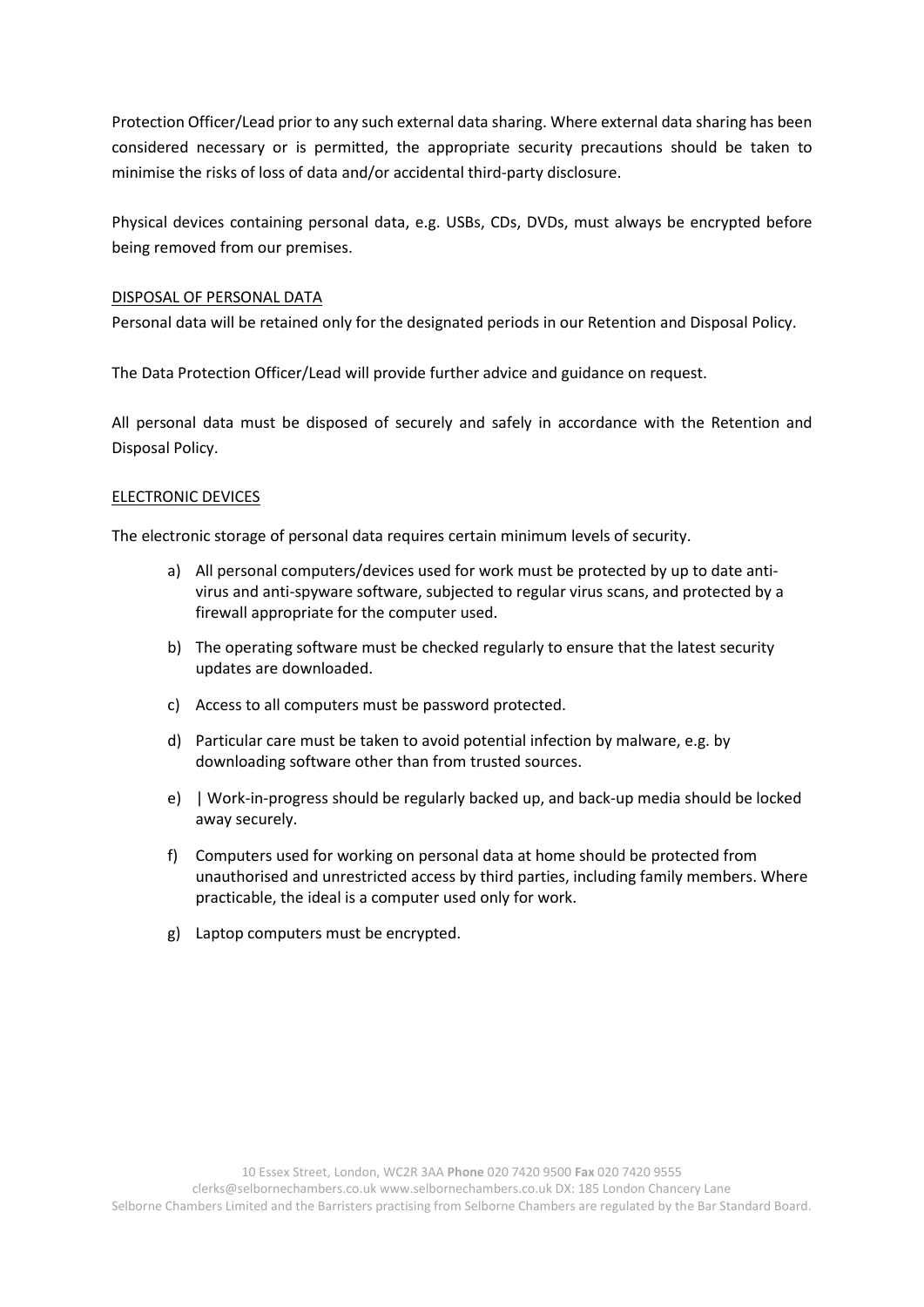## **SECURITY INCIDENTS**

All incidents where the security of personal data or IT systems has been compromised or where there have been any suspected security weaknesses or threats must be reported immediately to the Data Protection Officer.

The Data Protection Officer/Lead will decide in the particular circumstances of the breach whether it is serious enough to inform the Information Commissioner's Office.

Any breach of security policies and procedures by a member of staff will be dealt with through the relevant formal disciplinary processes.

| Review Data  | Reviewed |
|--------------|----------|
| 12 June 2019 | IJC      |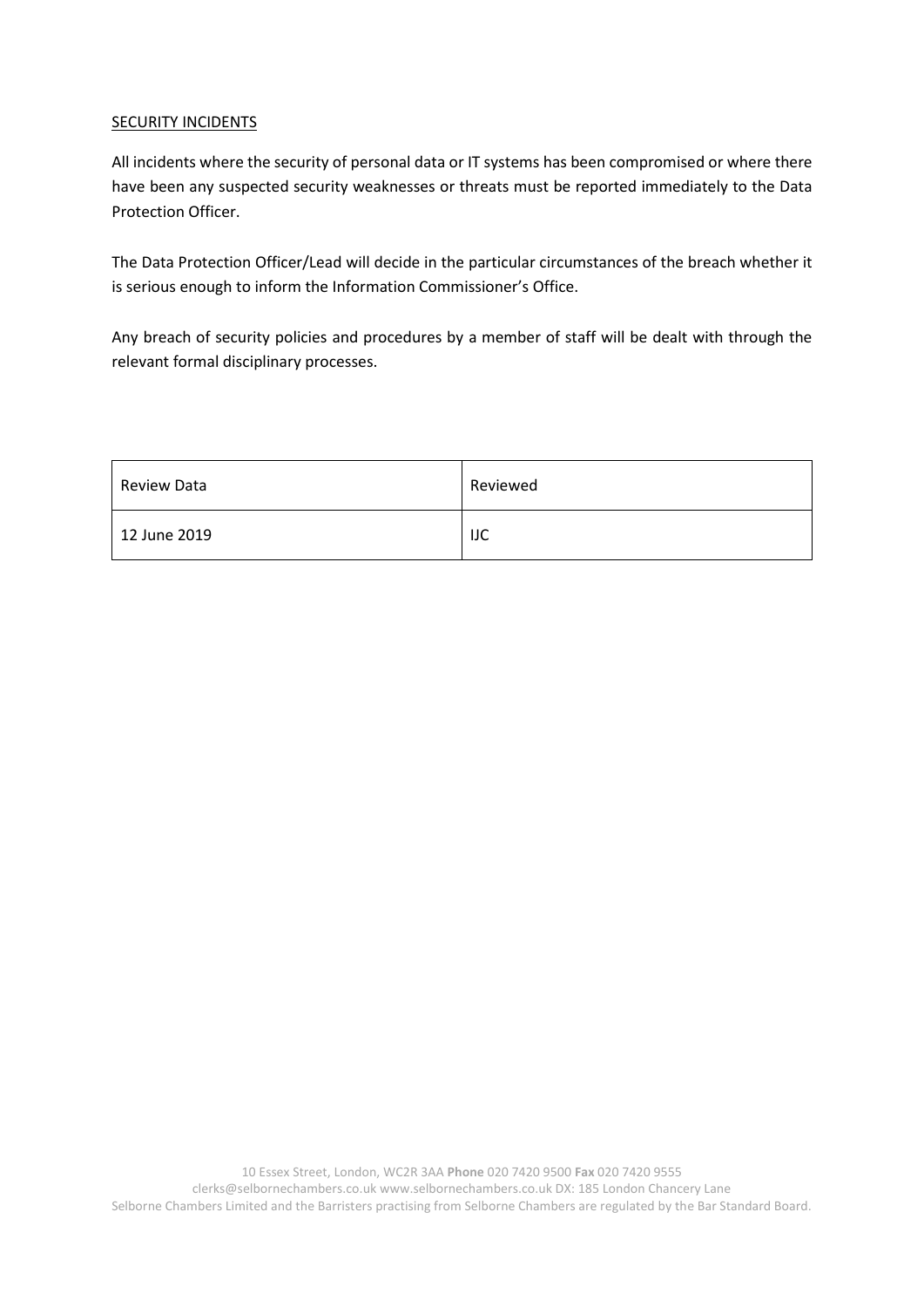#### APPENDIX 1

## **Good Practice Guidelines**

#### **General**

- 1. Always log off or lock a workstation before leaving it. This is to ensure that no one else can access your information or has the opportunity to use your workstation without identifying themselves, e.g. to send an abusive email in your name.
- 2. When confidential work is being carried out ensure no one else can read the screen.
- 3. Protect equipment from physical theft. This is vitally important for portable equipment.
- 4. Ensure that all data is backed up regularly and copies kept in a separate secure location. Liaise with the IT Department if you require assistance.
- 5. Respect the legal protections for information and software provided under copyright and licenses. Never copy electronic information or computer programmes unless specifically authorised in writing. Never run or install software without a valid licence.
- 6. All PCs should be patched with the latest security critical and up to date patches.
- 7. All data storage devices including laptops, USB sticks, CD's, DVD's that are brought into the business must be checked for viruses on every occasion before use.
- 8. All workstations connected to our network, whether owned by us or not, shall be continually running approved virus-scanning software with a current virus database.
- 9. Never introduce malicious programs into our network or servers (e.g., viruses, worms, Trojan horses, e-mail bombs, etc.) by any means.

## **Email and Internet Use**

- 1. Always check the address line before sending a message and check it is being sent to the correct person.
- 2. Never represent yourself as another person or persons.
- 3. Delete electronic mail messages when they are no longer required.
- 4. Do not make comments or express views that could be regarded by others as offensive or libellous.
- 5. Personal private emails must be saved in a separate folder from work related emails. Clearly mark all emails that are of a personal nature as "personal".
- 6. Personal/private postings to blogs, newsgroups or similar which mention our business must contain a disclaimer stating that the opinions expressed are strictly personal and not necessarily those of our business.
- 7. Do not open e-mail attachments received from unknown senders as these may contain viruses, e-mail bombs, Trojan horse code or some other form of Malware.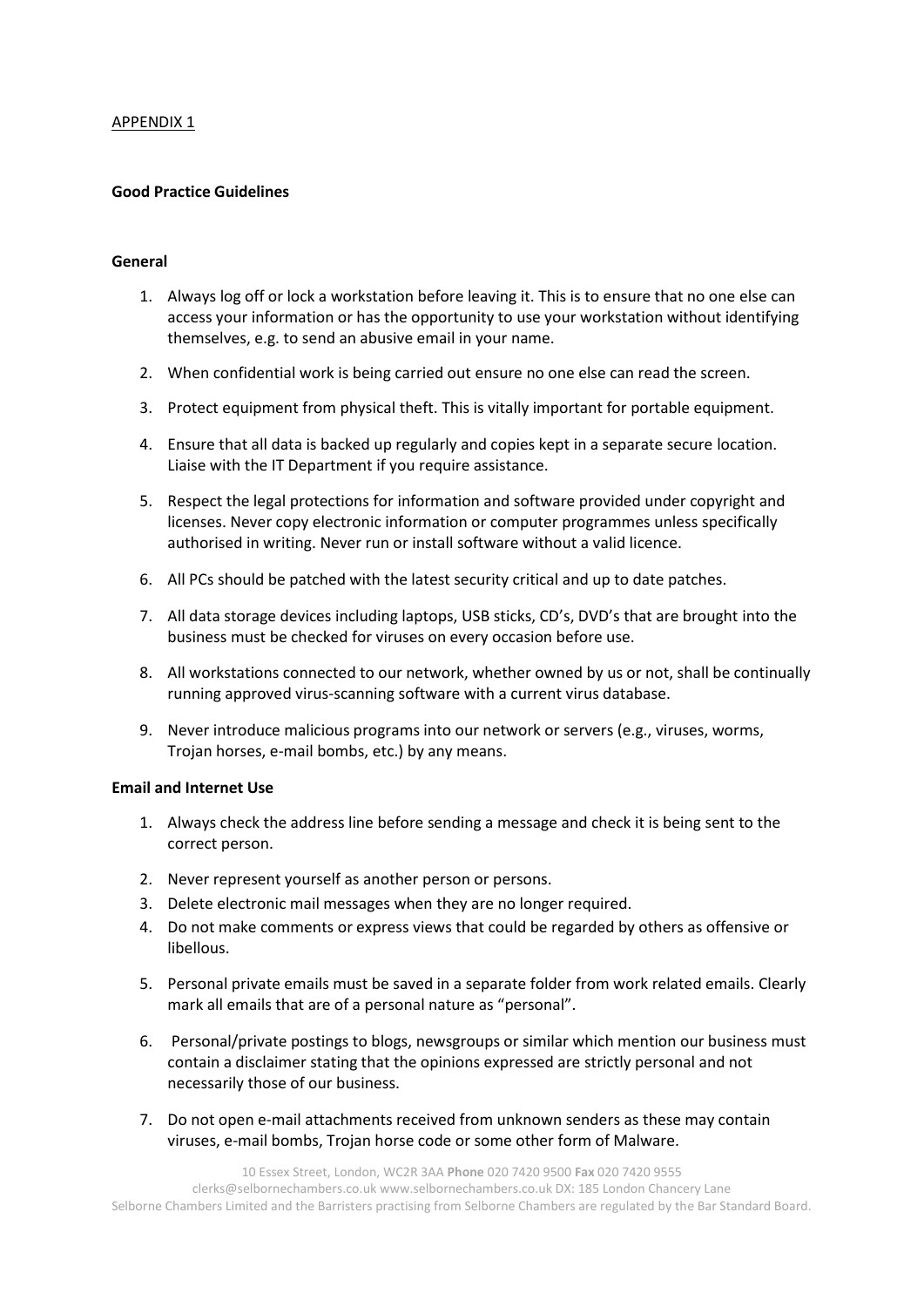- 8. Do not forward electronic mail messages that have been sent to you containing personal data (as defined by the General Data Protection Regulation) to other individuals or groups without the permission of the originator.
- 9. Do not participate in chain or pyramid messages or similar schemes.
- 10. Do not unnecessarily send excessively large electronic mail messages or attachments.
- 11. Report any unusual or suspect email messages or network activity to the IT Department.

#### **Passwords**

- 1. All workstations must be protected with a password. This function is carried out by the IT Department.
- 2. Authorised users are responsible for the security of their passwords and user accounts. Passwords must be kept secure and never shared with anyone else.
- 3. Passwords should never be displayed on screens.
- 4. If at any time you think someone may have discovered your password, you must immediately change it or request that it is changed.
- 5. At times, normally when the user has forgotten their password, it will be necessary for passwords to be changed by the IT Department.
- 6. Passwords should never be "remembered" on the computer but entered by the user on all occasions.

## **Securing Personal Data during Off-site Usage**

## **Paper Records**

- All files or papers leaving the office are to be stored appropriately.
- Files or papers must never be left freely available in any common area where it may be read by other individuals, e.g. in a client's office, on a train or bus, in coffee shops, at home.
- Files or papers must never be read or worked on in a public area, including working on phones or laptops, where members of the public can read them.
- All files and papers must be moved securely. They should not be left unattended on public transport. If travelling by private car, where practicable, keep them out of sight and stored as inconspicuously as possible. Files and papers should not be left unattended in a car except where the risk is less of a risk than taking them with you. They should never be left in a car overnight.
- Do not dispose of hard copy papers that contain any personal data outside the office. This includes handwritten notes, post-its etc. All hard copy paper disposals are to take place in the office to meet shredding standards.

## **Electronic Devices**

1) The electronic storage of personal data requires certain minimum levels of security.

10 Essex Street, London, WC2R 3AA **Phone** 020 7420 9500 **Fax** 020 7420 9555 clerks@selbornechambers.co.uk www.selbornechambers.co.uk DX: 185 London Chancery Lane Selborne Chambers Limited and the Barristers practising from Selborne Chambers are regulated by the Bar Standard Board.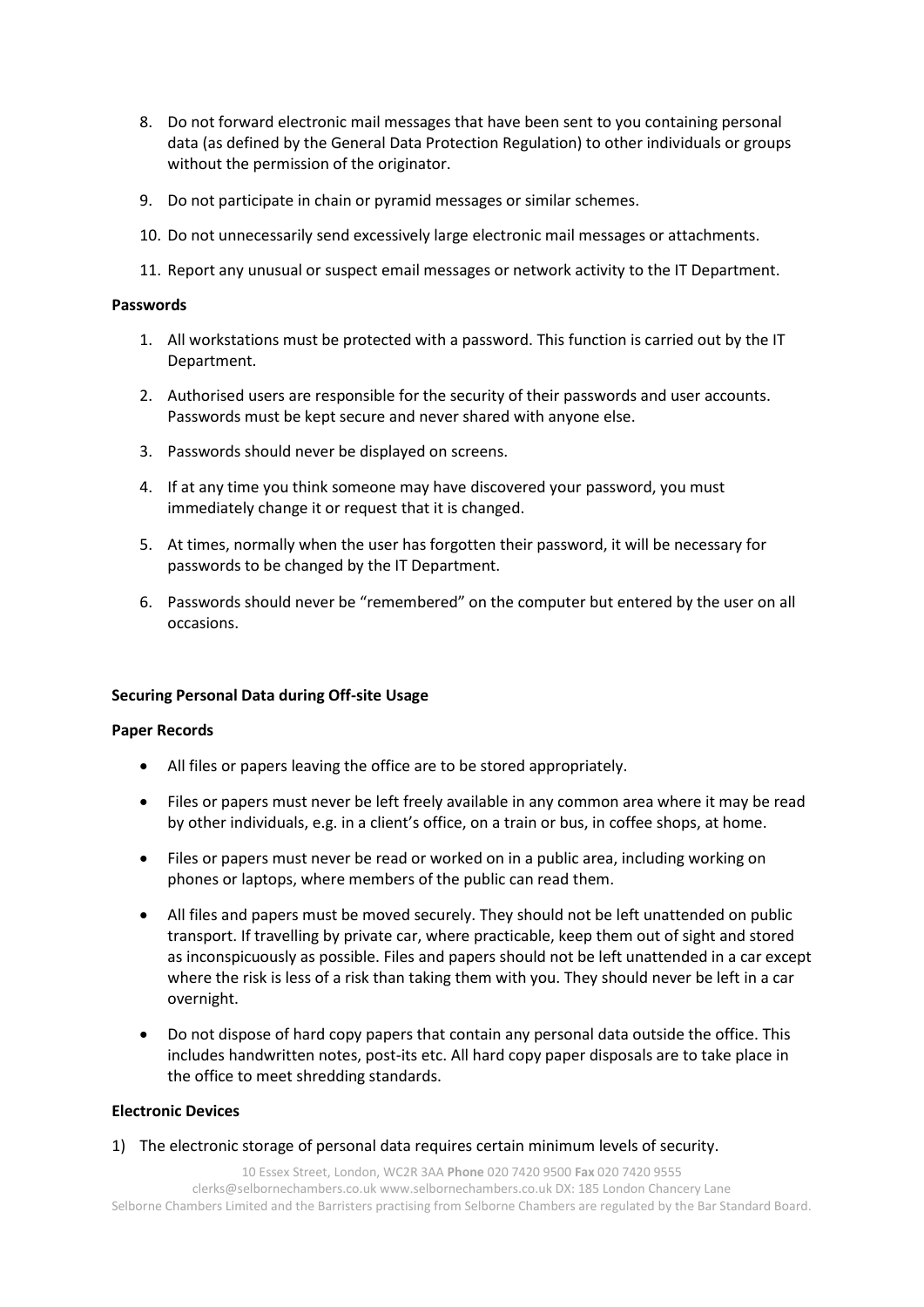- a) All personal computers/devices used for work must be protected by up to date anti-virus and anti-spyware software, subjected to regular virus scans, and protected by a firewall appropriate for the computer used.
- b) The operating software must be checked regularly to ensure that the latest security updates are downloaded.
- c) Access to all computers must be password protected.
- d) Particular care must be taken to avoid potential infection by malware, e.g. by downloading software other than from trusted sources.
- e) Work-in-progress should be regularly backed up, and back-up media should be locked away securely.
- f) Computers used for working on personal data at home should be protected from unauthorised and unrestricted access by third parties, including family members. Where practicable, the ideal is a computer used only for work.
- g) Storage mediums and devices such as USBs, external hard drives, flash cards and any other portable drives carry considerable risks in transporting, storing or transferring confidential business information. Therefore, the use of removable storage media is prohibited without the express authorisation of the Data Protection Officer/Lead, and encryption should always be used.
- h) Laptop computers must be encrypted. Whole disc rather than folder encryption is required.
- 2) To ensure safe mobile working you should ensure that:
	- a) You have suitable encryption software installed for the storage and transportation of business information.
	- b) Business information should not be stored or transported using a mobile device unless there is a clear business need to do so and should be retained only temporarily to fulfil that need. The information should then be adequately deleted and unrecoverable from that device.
	- c) If the device is to be used to handle data provided by a third party it is the device owner's responsibility to ensure any security or data handling requirements by that organisation are met.
	- d) Users must ensure they mitigate the risks associated with the environment in which they may be working. Advice and guidance should be sought from the IT Department on environments, out-off-office or international locations where you may be unsure of the risks you may be facing.
	- e) Devices with synchronised online storage present considerable opportunities for data loss or inappropriate use or access to information. Users therefore must ensure that no confidential information should be synchronised to or stored on cloud-based storage that has not been agreed contractually by the IT Department on behalf of the business.
	- f) Should the loss, theft or misplacing of any such device occur the IT Department should be immediately informed with as much detail as possible regarding the device, the data it held and whether the loss had been reported to any relevant authorities.